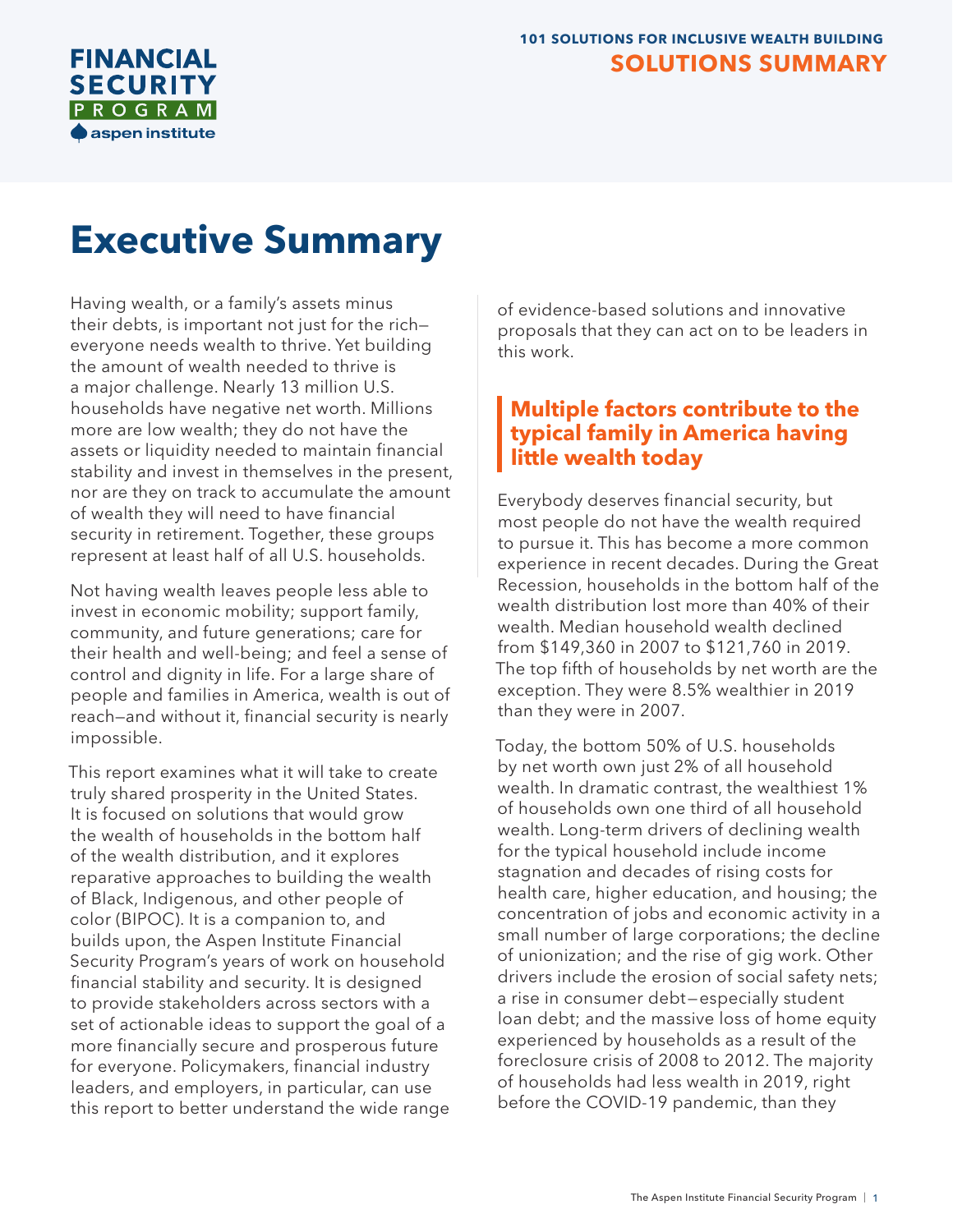

*Source: Aspen FSP analysis of Federal Reserve Board, 2019 Survey of Consumer Finances.*

owned in 2007, despite having experienced the longest economic expansion in U.S. history.

Alongside these macro trends, many people face particular barriers preventing them from accumulating even modest amounts of wealth. Some people lack wealth because they are affected by discrimination and systemic exclusion from economic, political, and social systems. This includes people of color—especially Black and Native people—cisgender and transgender women, LGBTQ people, and disabled people, among others. Members of these groups require focused efforts by leaders in all sectors to help them build wealth.

**Today, the bottom 50% of US households by net worth own just 2% of all household wealth. In contrast, the wealthiest 1% of households own one third of all household wealth. "**

## **There are plentiful opportunities to help low-wealth households build their net worth**

While the challenges are numerous and will take effort and resources to solve, there is reason for optimism. In fact, there are at least 101 reasons.

This report examines what it will take to allow all U.S. households to succeed at wealth building at every opportunity—from amassing investable sums of money, to purchasing assets, to protecting households' wealth over time—and explores how it can be done.

For each of the necessary conditions for wealth building, we set a series of objectives that, if achieved, would enable low-wealth households and households of color to successfully and sustainably build wealth. We then follow this with a series of solutions that directly address barriers to building wealth and are either backed by evidence or represent highly promising innovations. Among these many public policy solutions, and a wide variety of options for leaders in the financial industry, both profitdriven and mission-driven organizations, major employers, philanthropic institutions, and nonprofit service providers.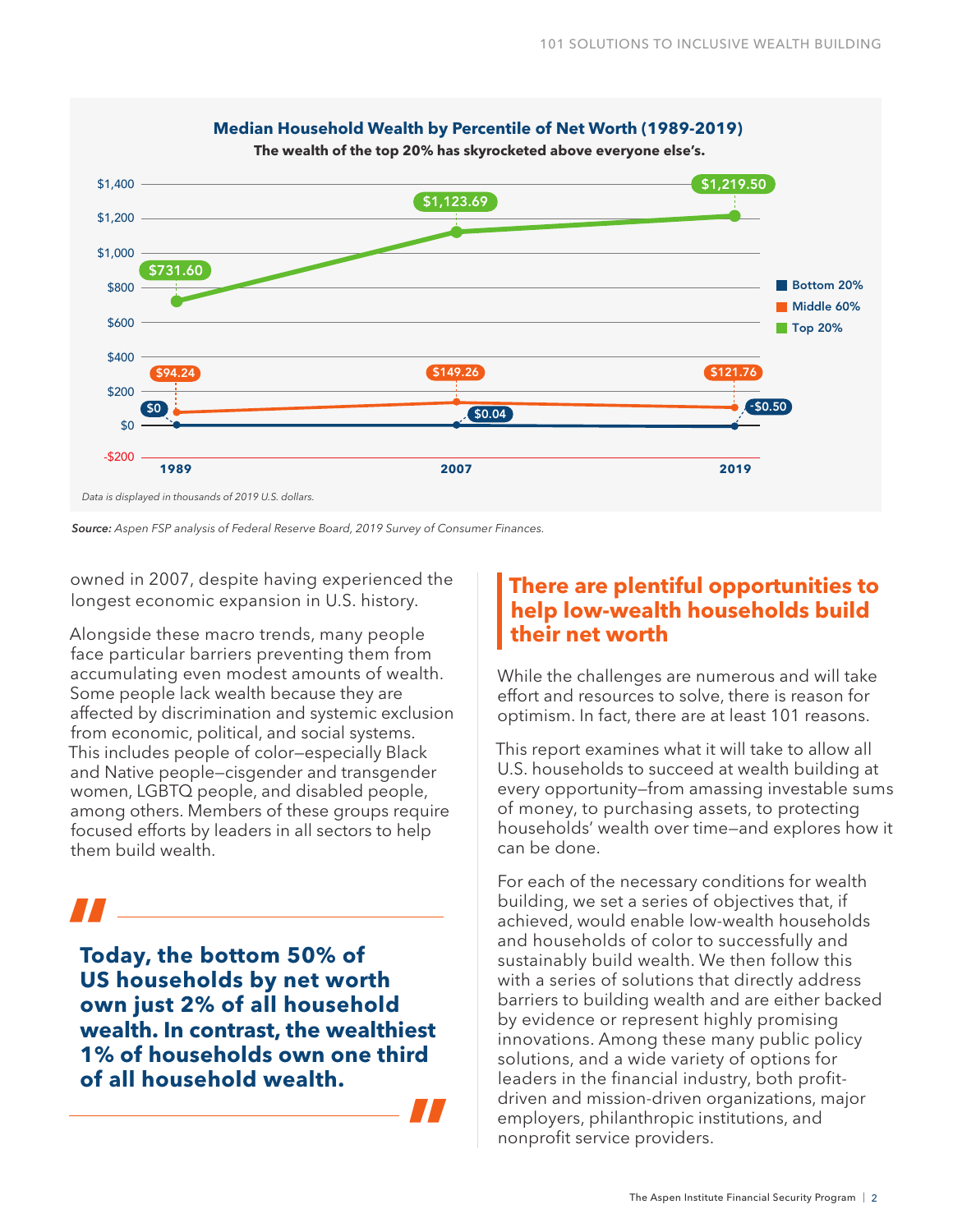#### **Five Conditions - and One Precondition - Support Successful Wealth Building**

**People need each of the conditions below to be available to them—and at the right time—to build wealth.**



#### **PRECONDITION: FINANCIAL STABILITY**

To build wealth, households need to achieve **the precondition of financial stability** so they can cover their short-term needs and still set aside savings. The key elements of financial stability include having routinely positive cash flow and low or no harmful debt, the ability to build financial cushions, and access to quality public and workplace benefits that protect against shocks.

#### **FIRST: AMASS INVESTABLE SUMS OF MONEY**

People and families who have a baseline of financial stability are able to build wealth when an additional five conditions are in place:

**1. Investable sums of money.** Households can only accumulate wealth if they have the funds available to invest in it. These funds can be acquired through wages, non-labor

income, or the transfer of investable sums from institutions to people), and easily accessible liquid savings. Once households have more than enough income and savings to cover their typical expenses and be prepared for emergencies, then they can invest in key assets that secure their long-term financial well-being and provide the resources to live as they wish. These assets include but are not limited to homeownership, vehicles, higher education, securities, and retirement accounts.

Solutions that help people amass investable sums begin with ensuring that they have financial stability. The solutions included in this report include proposals to increase low- and moderateincome households' labor and non-labor income, reduce the cost of living, reduce or eliminate harmful debts, and create robust, inclusive systems to transfer money from institutions to individuals or households. This report also includes strategies that would help people amass investable sums through savings matches.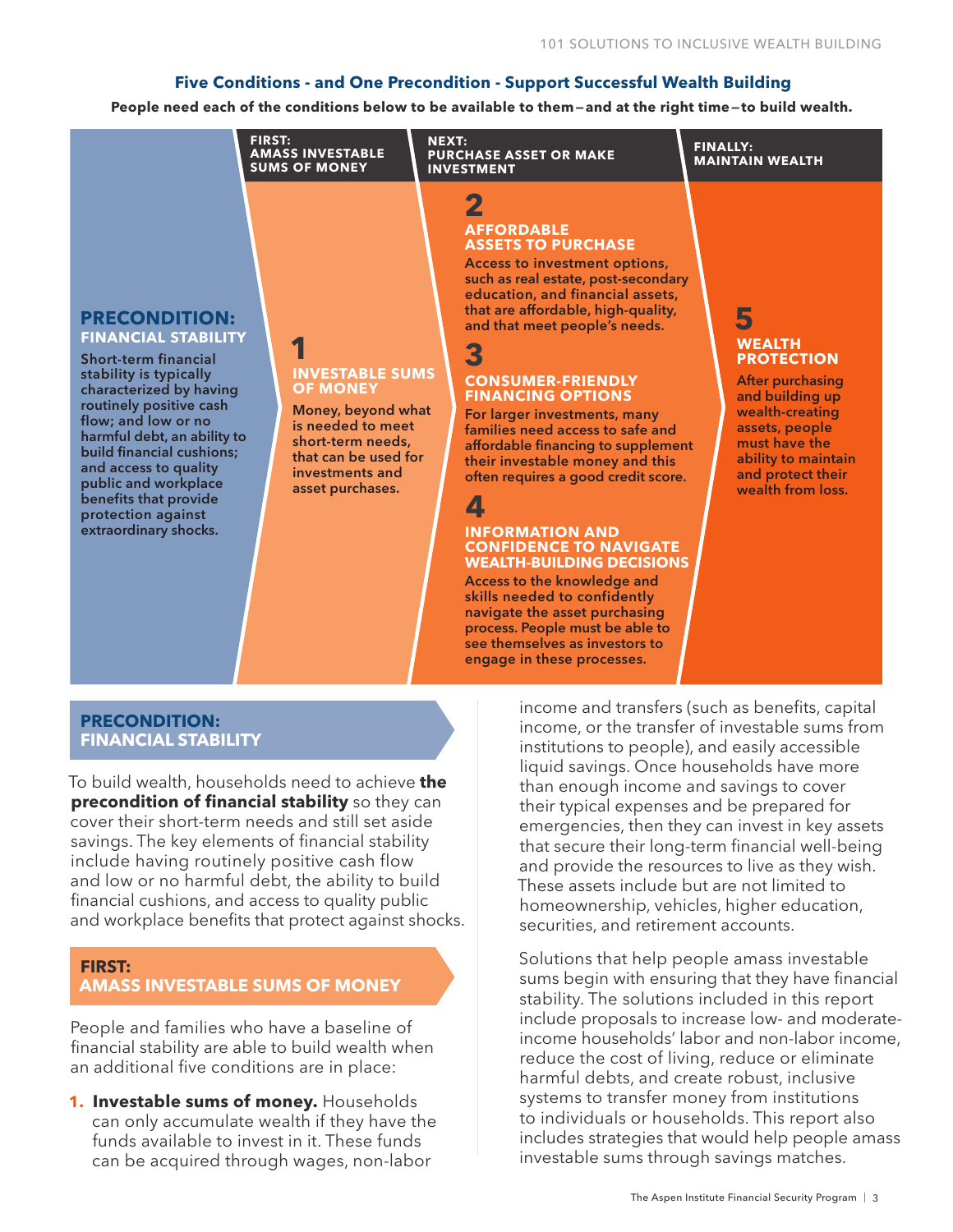#### **NEXT: PURCHASE ASSET OR MAKE INVESTMENT**

Financially stable households who have saved enough to begin investing or purchasing assets need three conditions in place simultaneously to make an asset purchase: access to affordable assets, access to consumer-friendly financing for assets too costly to purchase outright, and the information and confidence to navigate wealthbuilding decisions.

**2. Access to affordable assets to purchase**. For households to grow their wealth, assets of various kinds need to be affordable and accessible. Sometimes assets are difficult to access due to scarcity, such as a lack of homes for sale, while other assets, such as stocks, may be easily available to some people but not others. When assets are difficult to purchase or invest in, the keys to wealth such as a home or a retirement account will be out of reach even for people who have amassed investable sums. Assets may also not be available to people depending on their location, workplace benefits (or lack thereof), age, race, gender, education, disability status, or citizenship status. It is imperative that markets and policies are designed to ensure that everyone has the capacity and opportunities to purchase assets.

Solutions that ensure people have access to affordable assets to purchase focus on specific assets—college degrees, homes, and retirement savings accounts. Solutions to make college degrees affordable relate primarily to public funding for public institutions of higher education and increased spending on needbased grants. Real estate-related solutions address the acute, historic mismatch between demand for housing and its supply. Finally, these solutions also address innovations in new asset classes, such as cryptocurrencies, and ownership structures that support cooperative asset ownership.

**3. Access to consumer-friendly financing.** Many assets—such as a vehicle or a home—are typically too expensive for most households to purchase outright. For these assets, households will need to finance their purchase. It is important that asset financing is safe and affordable so that households do not incur unsustainable levels of debt. Being able to secure high-quality

financing also depends on having a good credit score. Solutions that ensure more people have access to affordable, safe financing to purchase assets such as college degrees and homes begin with ensuring everyone has access to basic banking services and access to safe, affordable credit—including reforms to credit reporting and scoring practices. This section of the report also covers small business financing and financing for shared ownership and cooperatively owned assets.

**4. Information and confidence to navigate wealth-building decisions.** Households may forgo asset purchases if people are daunted by the complexity of financial information or a lack of comfort and familiarity with the institutions and processes involved. To overcome this, people need access to knowledge, skills and trusted advice, as well as familiarity with relevant institutions to make it easier to navigate financial decisions and investment processes. It is also important that individuals develop an investor identity so that they enter new financial arrangements with confidence, rather than believing that investments are only for "wealthy" people with financial know-how.

Solutions that facilitate people's efforts to navigate wealth-building decisions with confidence range from broad to narrowly targeted. Broad solutions relate to people's general sources of financial information and personal finance advice, while other solutions are connected to a specific asset purchase or tailored to specific populations. The solutions included here would make relevant financial knowledge easily accessible, understandable, and trusted. They are often directly connected to specific asset purchases, and include options tailored to the needs of specific populations, including youth and people of color.

#### **FINALLY: MAINTAIN WEALTH**

Finally, people who have purchased assets, invested, and built wealth must be able to protect and preserve their wealth over time.

**5. Wealth protection**. Households must be protected against wealth-stripping policies and risks. Policies that chip away at wealth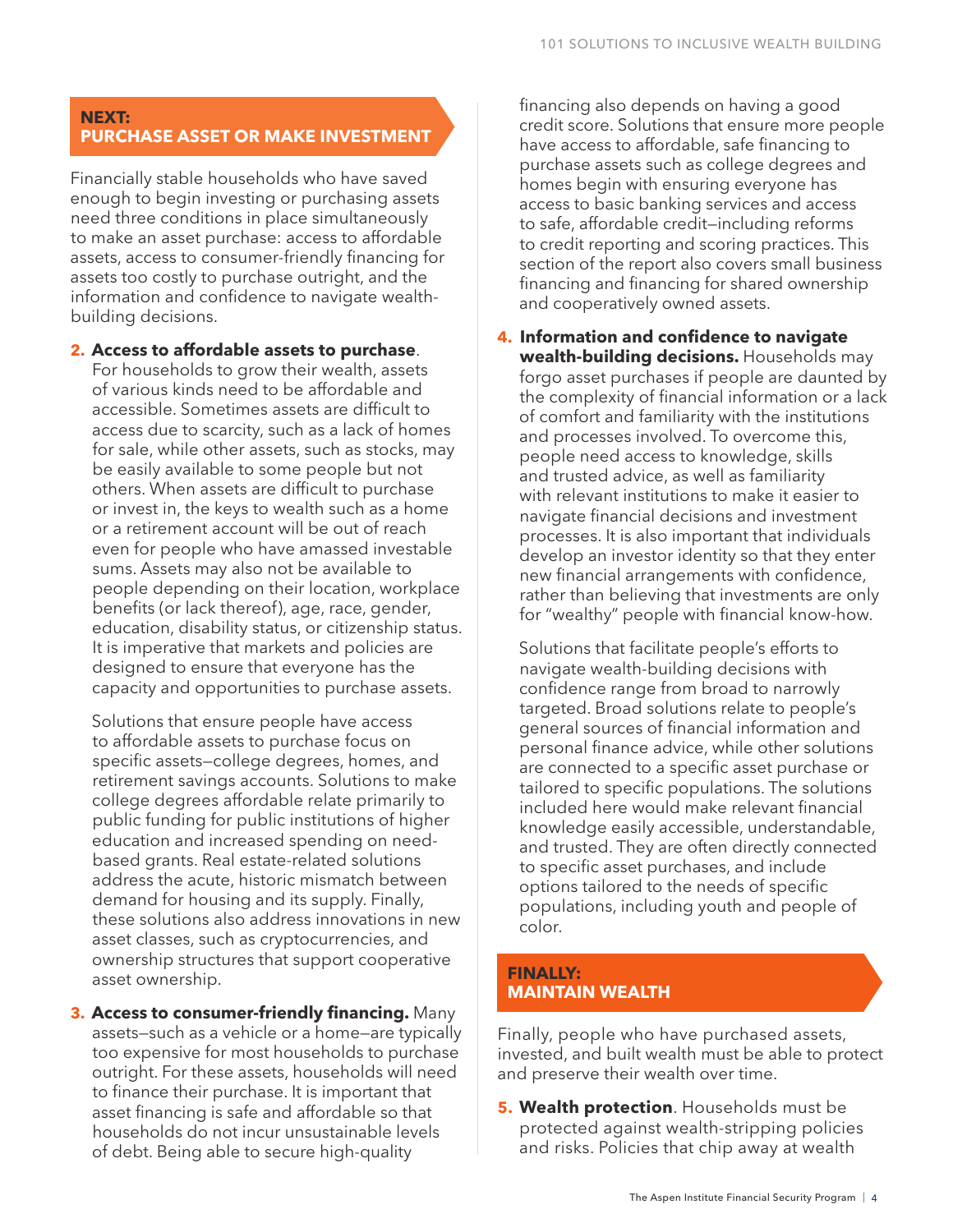have reduced the prospects of many families, especially those of color. Wealth is also vulnerable to a variety of risks such as increasing healthcare needs, market fluctuations and, increasingly, climate change. Solutions such as consumer protections and insurance against risk can protect households' hard-earned wealth.

Solutions to better protect household wealth include traditional strategies such as insurance for personal assets and consumer and investor protections against wealth stripping, as well as innovative new ideas. While there are existing solutions to help people save, invest, and purchase assets, wealth protection has not been as much of a priority for policymakers or financial industry leaders. So this is an area with fewer well-developed solutions. We need new ideas and innovations.

The final set of solutions explore applying reparative approaches to building the wealth of Black, Indigenous, and other people of color (BIPOC). Building wealth equitably across the full population of low-wealth households requires addressing discrimination and systemic exclusion that impacts people's financial lives. It also requires efforts to repair harm done or provide recompense to those who have been subject to wealth-stripping laws and policies for centuries—especially (but not exclusively) Black and Indigenous people. This is important because that history has led directly to the outcome that they have the least wealth today. Solutions include reparations—direct cash payments from governments to members of these groups land reclamation, debt-free higher education, targeted down payment assistance programs, and investments in Native-led and Black-led financial institutions and wealth-building initiatives.

## **Leaders can take bold action today to ensure that the future of wealth is one of shared prosperity and greater racial equality**

All the solutions included in this report reflect the conviction that people will succeed at building wealth if they have the right resources, supports, and incentives. Most people already save money when they can, but they must draw on their savings to manage cash flow shocks too often to build up large amounts. The minority of people who are not saving at all are frequently struggling to survive. While there are some common human behavioral challenges to saving and accumulating wealth across all income and wealth segments, those challenges can usually be most effectively addressed through policy and product design and implementation. Everyone needs access to clear, accurate financial information and trusted advice, but those approaches alone cannot solve the large structural barriers to wealth building. Rather, leaders with the power to create change must understand and tackle structural barriers.

We encourage leaders in the public sector and financial industry, as well as major employers, philanthropic institutions, and nonprofit organizations to recognize their power to create a future of shared prosperity and help close racial wealth gaps—and to take bold action. The 101 solutions included in this report can provide inspiration, resources to learn more, and next steps for those interested in pursuing specific solutions.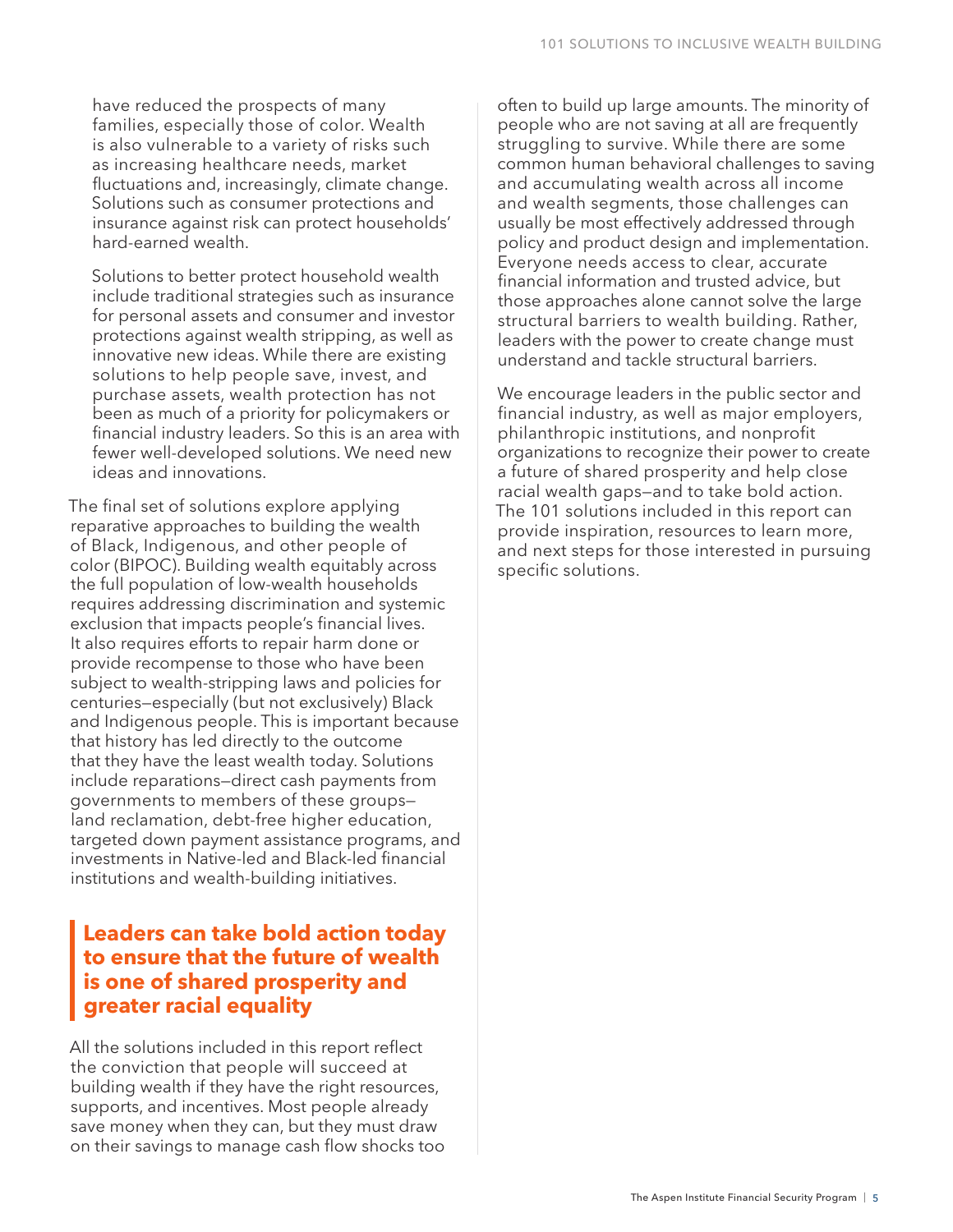# **101 Solutions for Inclusive Wealth Building**

## **Solutions that enable people to amass investable sums of money**



## **Increase workers' labor income**

### **SOLUTION 1**

Raise minimum wages.

#### **SOLUTION 2**

Expand union power and sectoral bargaining.

#### **SOLUTION 3**

Reduce occupational licensing requirements.

#### **SOLUTION 4**

Reduce corporate concentration.

**SOLUTION 5**

Create a federal jobs guarantee.

## **Increase households' non-labor income**

#### **SOLUTION 6**

Implement a publicly funded guaranteed income.

#### **SOLUTION 7**

Expand the Earned Income Tax Credit.

#### **SOLUTION 8**

Modernize and expand Unemployment Insurance.

### **SOLUTION 9**

Implement a federal paid sick leave policy.

#### **SOLUTION 10**

Implement a federal paid family leave policy.

#### **SOLUTION 11**

Improve and expand public benefits for disabled adults and children.

### **SOLUTION 12**

Permanently reinstate the Expanded Child Tax Credit.

#### **SOLUTION 13**

Establish a child allowance.



## **Reduce costs of living**

#### **SOLUTION 14**

Expand both Medicare and Medicaid.

#### **SOLUTION 15**

Reduce the costs of care within private health insurance plans.

#### **SOLUTION 16**

Increase funding for long-term services and supports for disabled, chronically ill, and elderly people and create subsidies for unpaid caregivers.

#### **SOLUTION 17**

Reform and expand ABLE accounts for disabled people.

#### **SOLUTION 18**

Increase public investment in childcare infrastructure.

#### **SOLUTION 19**

Implement universal public preschool.

#### **SOLUTION 20**

Reform federal student loan Income-Driven Repayment plans.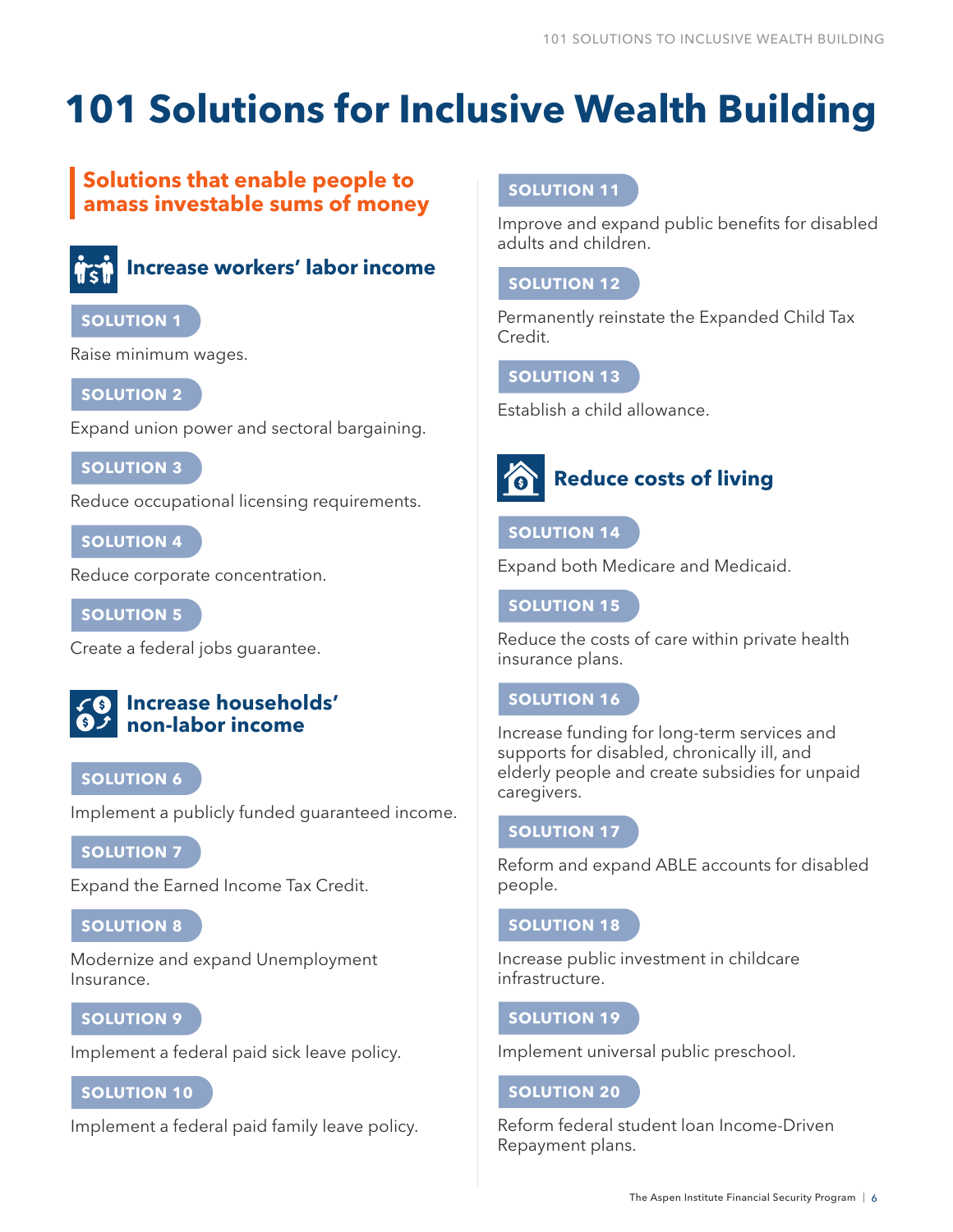#### **SOLUTION 21**

Give federal Housing Choice Vouchers to all eligible households and end source of income discrimination.

#### **SOLUTION 22**

Increase subsidies for affordable housing development, maintenance, and preservation.

#### **SOLUTION 23**

Eliminate barriers to increasing supply of private market rental units affordable to people of all income levels.

#### **Reduce or eliminate harmful debts**

#### **SOLUTION 24**

Increase regulation of expensive, high-risk loans including payday products and vehicle title loans.

#### **SOLUTION 25**

Reduce the burden of government fines and fees.

#### **SOLUTION 26**

Expand access to and improve application processes for hospital charity care programs.

#### **SOLUTION 27**

Forgive medical debt.

#### **SOLUTION 28**

Offer student loan repayment as a workplace benefit.

#### **SOLUTION 29**

Cancel at least \$30,000 of federal student loan debt per borrower.

#### **SOLUTION 30**

Reform debt collection litigation laws and regulations to ensure debts entering the legal system are legitimate and defendants are able to fully participate in their cases.

#### **SOLUTION 31**

Reform bankruptcy laws to help filers successfully complete the process.

#### **Create robust, inclusive systems to transfer investable sums from institutions to individuals or households**

#### **SOLUTION 32**

Create universal savings accounts for all children at birth.

#### **SOLUTION 33**

Transfer revenues generated by our national natural resources to households.

#### **SOLUTION 34**

Create a citizens' wealth fund.

#### **SOLUTION 35**

Provide matches on short-term savings through employers and governments.

#### **SOLUTION 36**

Increase federal and state funding for needbased grants to college students.

#### **SOLUTION 37**

Scale up down payment assistance programs.

#### **SOLUTION 38**

Remove asset limits and benefit cliffs from public benefits programs.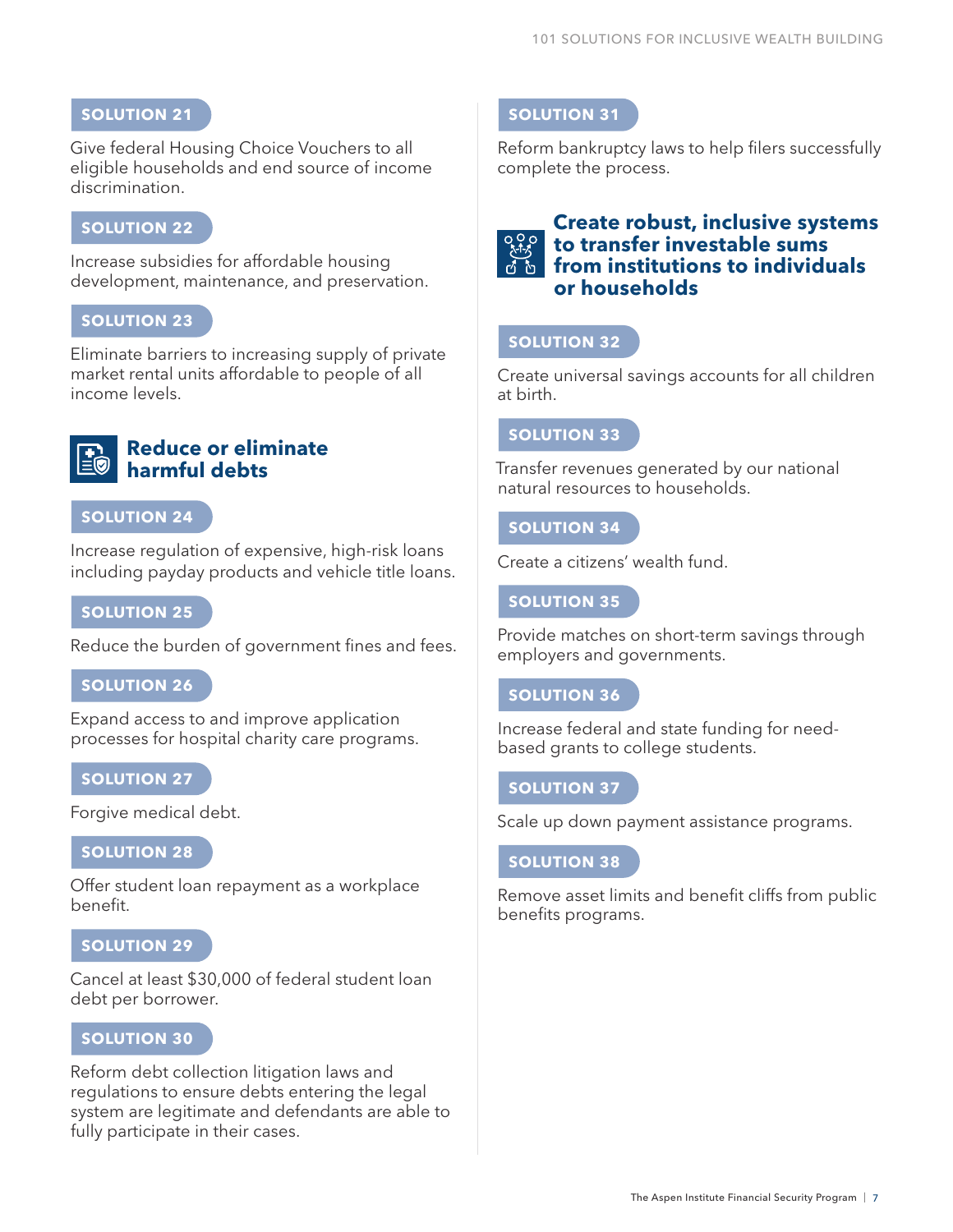## **Solutions that provide access to affordable assets to purchase**



#### **SOLUTION 39**

Guarantee all students 2-4 years of low-cost or tuition-free public higher education through federal or state policies.

#### **SOLUTION 40**

Increase federal and state funding of public colleges and universities.

#### **SOLUTION 41**

Expand employer tuition assistance to more workers.

#### **SOLUTION 42**

Guarantee that federal student aid, including grants and work study funding, covers all of LMI students' demonstrated financial need.

#### **SOLUTION 43**

Supplement federal financial aid grants for LMI students.



## **Residential real estate**

#### **SOLUTION 44**

Reform zoning requirements at the state or local level to diversify and expand the supply of housing.

#### **SOLUTION 45**

Increase the allocation of capital by institutional investors for the development of starter homes.

#### **SOLUTION 46**

Adopt universal design requirements for all new residential development.

#### **SOLUTION 47**

Reduce barriers to factory-built housing.



## **Retirement accounts**

#### **SOLUTION 48**

Require all employers to offer retirement savings accounts to workers with automatic enrollment, and provide employers with a no-cost plan option to minimize their cost and administrative burden.

#### **SOLUTION 49**

Offer emergency savings tools in combination with retirement savings accounts.

#### **SOLUTION 50**

Make retirement savings accounts portable.



#### **Innovation in asset classes and ownership structures**

#### **SOLUTION 51**

Increase consumer access to assets built on blockchain technology, such as cryptocurrencies.

#### **SOLUTION 52**

Develop ways for consumers to leverage their digital data as an asset.

#### **SOLUTION 53**

Expand fractional shares investing opportunities.

### **Solutions that expand access to consumer-friendly financing for asset purchases**



#### **Basic banking services and consumer reporting practices**

#### **SOLUTION 54**

Increase public and private support for CDFIs, credit unions, and Minority-owned depository institutions.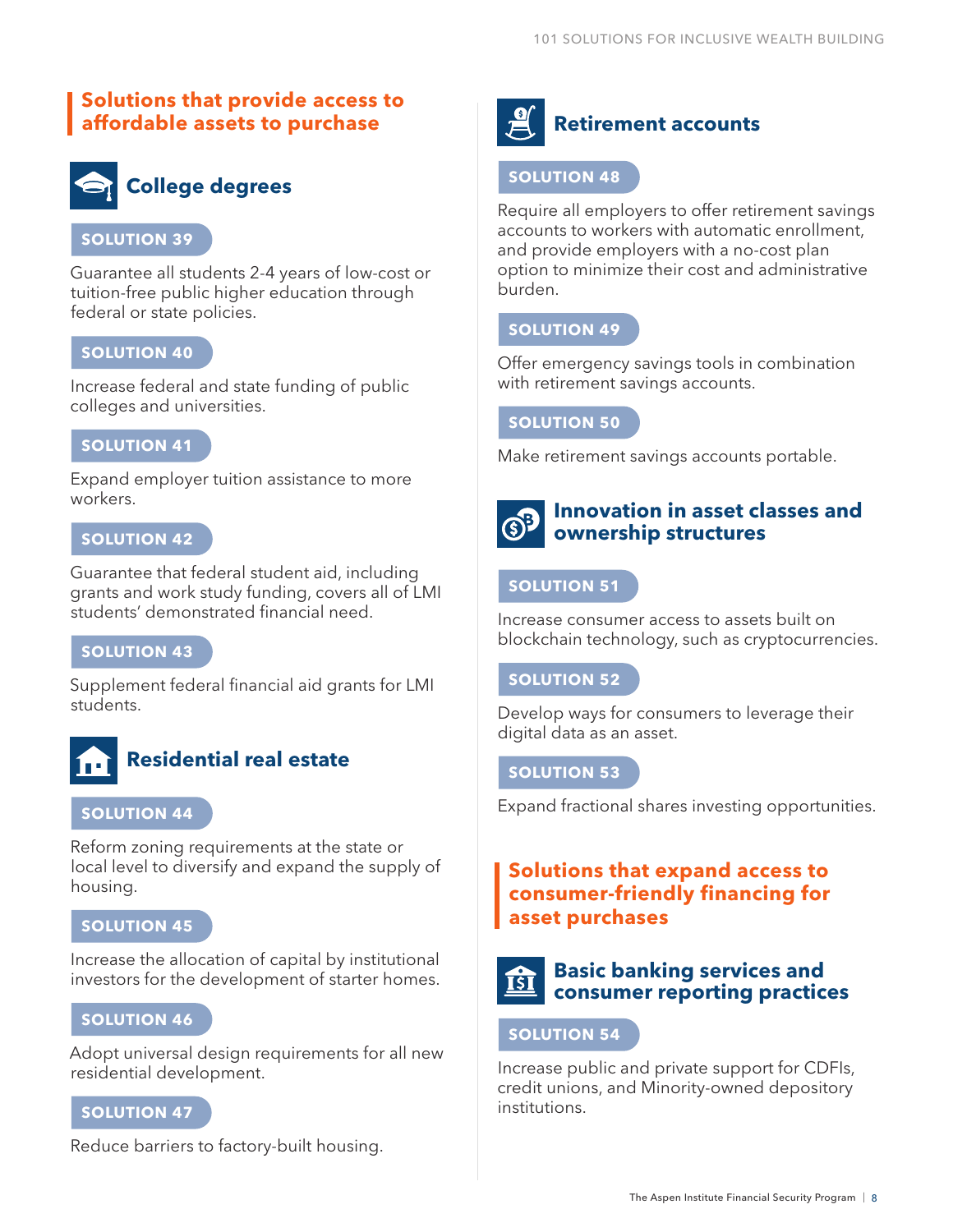### **SOLUTION 55**

Modernize the Community Reinvestment Act.

#### **SOLUTION 56**

Remove medical debt from credit reports.

#### **SOLUTION 57**

Improve credit reporting dispute processes to ensure inaccurate derogatory information is not included in reports.

#### **SOLUTION 58**

Incorporate more inclusive data into the most frequently used credit scoring algorithms.

#### **SOLUTION 59**

Limit the data that consumer reporting agencies can collect and how third parties can use both credit reports and scores.



#### **SOLUTION 60**

Reform the structure and features of federal student loans.

#### **SOLUTION 61**

Reform the federal student loan servicing system to improve borrowers' outcomes and ensure that loan forgiveness programs work.



#### **SOLUTION 62**

Scale up small-balance mortgage lending programs from mission-based lenders.

#### **SOLUTION 63**

Make FHA loans more effective wealth-building products for low-income homebuyers.

#### **SOLUTION 64**

Reform home appraisal practices and policies to reduce racial disparities in home values and appreciation.

#### **SOLUTION 65**

Improve and expand housing finance investments within Native reservations and tribal lands.

#### **SOLUTION 66**

Scale up the community land trust model for homeownership.

#### **SOLUTION 67**

Scale up financing for other housing models with joint ownership of land and personal ownership of home structures.

#### **SOLUTION 68**

Increase private investments in firms that finance homes designed to be cooperatively owned, and improve consumer mortgages for these homebuyers.



#### **SOLUTION 69**

Implement credit-building programs designed to help low-wealth business owners access credit for their business.

#### **SOLUTION 70**

Reform public lending programs and loan guarantee programs to prioritize making small business loans the private market will not, especially low-balance installment loans.

#### **SOLUTION 71**

Develop forgivable loans for low-wealth entrepreneurs and business owners.

#### **SOLUTION 72**

Scale up strategies for shared ownership of business equity.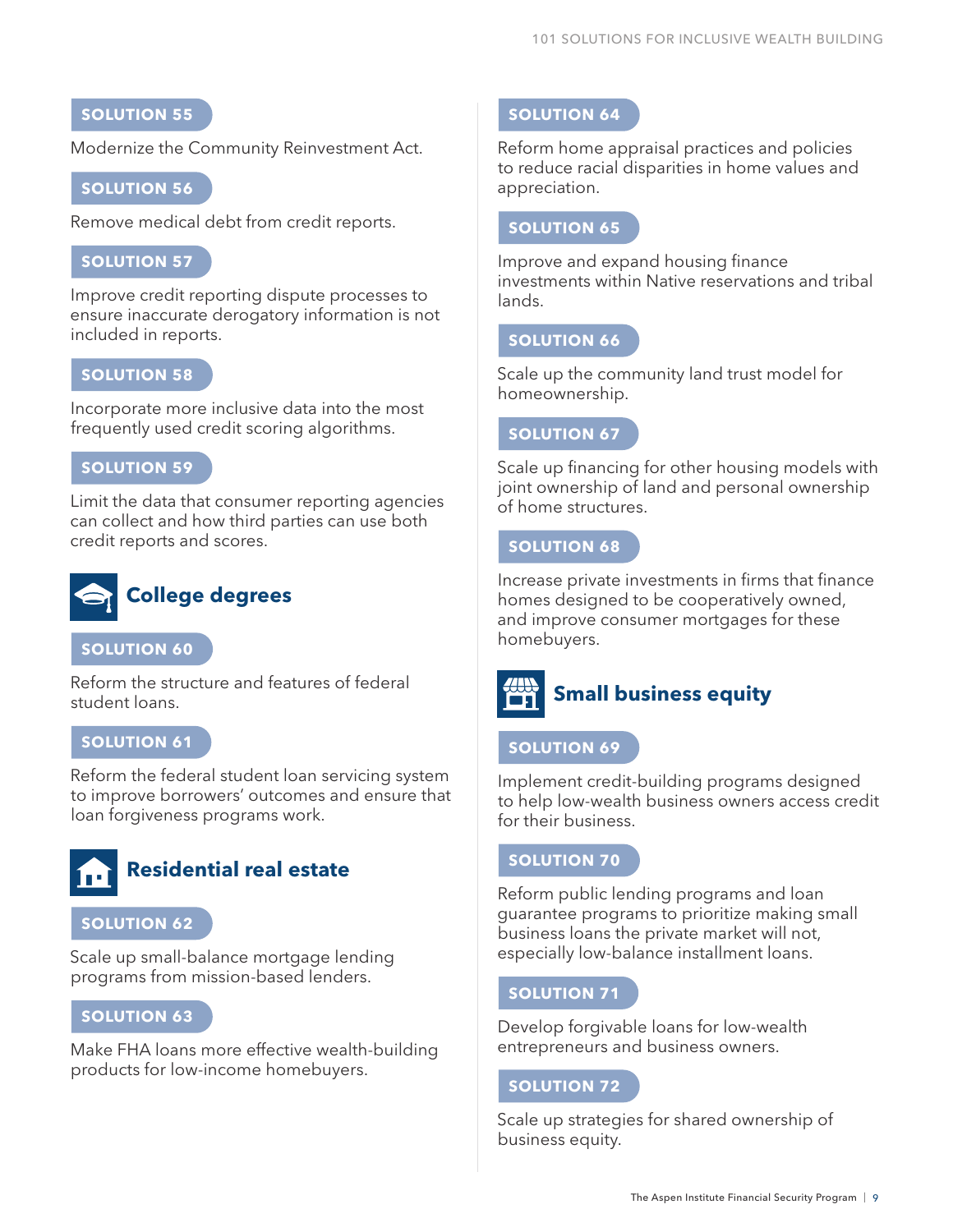## **Other jointly owned assets**

#### **SOLUTION 73**

Create financing for community ownership of local assets.

## **Solutions that enable people to build knowledge and confidence to navigate wealth-building decisions**

#### **SOLUTION 74**

Dedicate moderated online communities for peer learning about personal finance and investing.

#### **SOLUTION 75**

Create public websites and resources for individuals and service providers with plain language explanations of relevant topics, asset types, financing, and legal protections.

#### **SOLUTION 76**

Move federal and state regulators to establish standards and templates based on evidence about effective consumer disclosures.

#### **Financial information connected to asset purchases**

#### **SOLUTION 77**

Integrate opportunities to learn about relevant issues at salient moments in the asset purchasing process.

#### **SOLUTION 78**

Scale up financial coaching programs delivered by certified coaches to support more LMI households.

#### **Solutions for specific populations** أذهم

#### **SOLUTION 79**

Implement evidence-based, developmentally appropriate financial education and practical learning opportunities for youth.

#### **SOLUTION 80**

Increase private investment in trusted, independent intermediaries that serve specific communities.

## **Solutions that enable people to protect their wealth**



## **Insulation from market volatility**

#### **SOLUTION 81**

Scale up and insure government-sponsored accounts that are invested in private markets.

**SOLUTION 82**

Create public insurance options for assets that are critical to household wealth.

## **Preventing asset-stripping**

#### **SOLUTION 83**

Eliminate negative amortization of student loans.

#### **SOLUTION 84**

Reform property taxation regimes to prevent foreclosures of low-income homeowners.

#### **SOLUTION 85**

Support low-income homeowners' ability to maintain the quality and value of their homes over time.

#### **SOLUTION 86**

Strengthen debtors' rights in financial transactions and debt repayment processes.